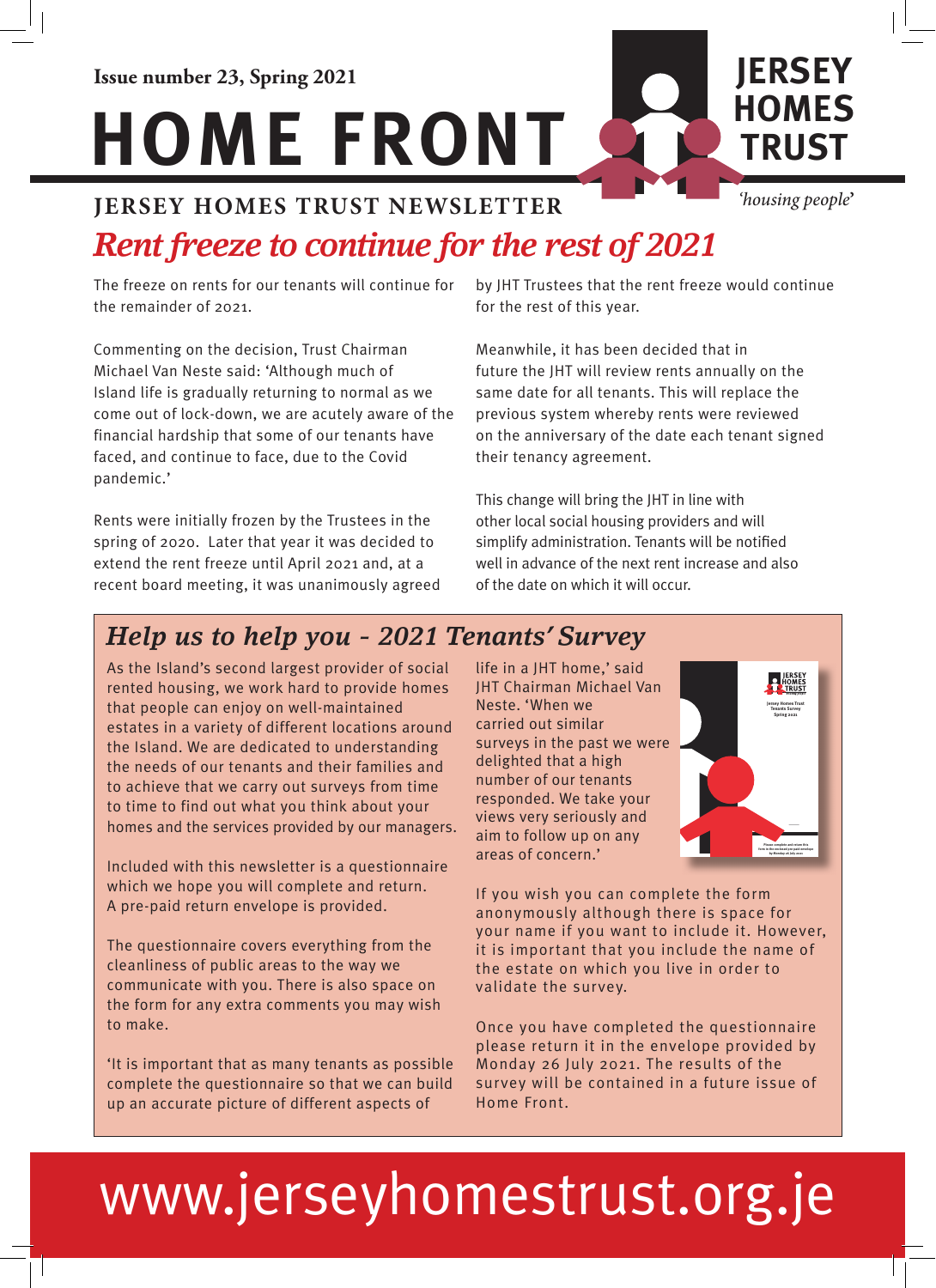# **Issue number 23, Spring 2021 HOME FRONT**

## *Le Coie bin store to get a roof*

The bin store at Le Coie in Springfield Road is to be roofed over to mitigate the mess caused by seagulls ripping open bin bags and spreading the contents.

In the last issue of Home Front we reported on the problems caused by people failing to place their rubbish bags in the bins provided.

Despite highlighting the issue, which causes distress to those tenants who respect their environment as well as attracting vermin to the area, the problems have persisted.

Having to send outside contractors to the estate on a regular basis to clear rubbish which has been carelessly disposed of is expensive and unnecessary. The rules regarding refuse disposal are clearly outlined in your Tenants' Handbook and on the JHT website at www.jerseyhomestrust.org. By not adhering to the rules you could be found to be in breach of your tenancy agreement.

#### *Jobs around the house and garden*

As spring brings warmer weather we will be letting in the fresh air, so now is a good time to ensure that the mechanical parts of windows and doors are cleaned and in good working order.

We recommend that the following steps are undertaken twice a year - once in the spring and again in the autumn.

- Open the window or door and vacuum and brush around the edges to clear any accumulated debris.
- Wipe and clean all parts of the window or door. Use a silicone spray (not WD-40) on all moving parts such as hinges and mechanisms to ensure that the window or door functions properly.
- Finally wipe with a clean damp cloth.

The moving parts of garage doors should also be cleaned and lubricated annually to ensure they work smoothly.

# *In Brief*

#### **Contact with JHT Managers**

As reported in the last issue of Home Front, our managers Brunel, took the decision to close their offices in Devonshire Place to the public due to the Covid-19 pandemic. Brunel staff are now split into two bubbles each taking it in turn to work one week in the office and one week from home. This way of working means that management cover is

provided for all tenants at all times in a way that is safe and effective for everyone and a decision has been taken that this arrangement will continue. Should a tenant wish to arrange a face-to-face appointment with a member of the Brunel Management team, they should first either telephone 750270 or email jht@brunel.je.

#### **Household insurance**

The importance of having household contents insurance cannot be underestimated. As landlord, the Jersey Homes Trust insures the main structure of all its properties. However, it is not responsible for insuring the contents of your home – furniture, floor and window coverings, appliances and personal belongings. Nor is it responsible for replacing broken glass in windows or doors. You are strongly advised to take out your own household contents insurance which will protect your belongings against damage caused by events such as accidental fire or flooding. Please ensure that the policy covers damage to glass in windows and doors.

#### **Electrical inspections completed ahead of time**

Safety inspections of electrical installations in all Jersey Homes Trust properties have now been completed well ahead of the 2023 deadline stipulated in the law. This is despite the work having been delayed last year due to the Covid-19 pandemic. Under the terms of the legislation, the next inspection will take place in five years. Meanwhile, the Trust is moving ahead with work to ensure that electrical installations in all its properties are up to the most modern

#### *Telephone List:*

Jersey Homes Trust Managers: 01534 750270

Jersey Water 01534 707300 Jersey Water (24 hour emergency): 707302

Government of Jersey Customer & Local Services + Income Support 01534 444444

Governmnent of **Community Serv** 01534 442000

Jersey Gas (main 01534 755500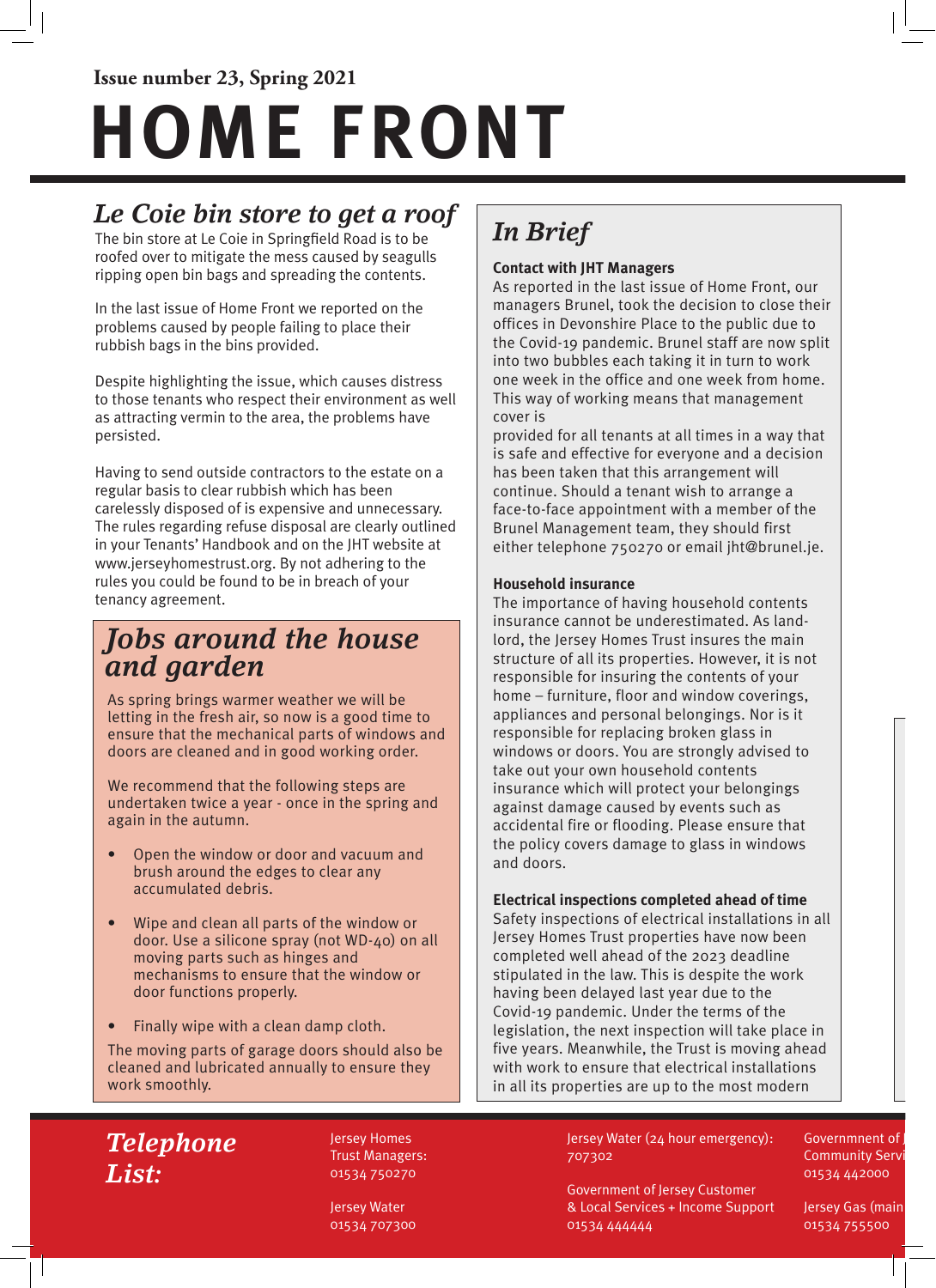

#### *Faults & emergencies - what to do*

If anything in your home breaks down outside of normal office hours or if you have an emergency, there are several options available for you where you can find help.

Information about reporting a fault can be found on the Jersey Homes Trust website at www.jerseyhomestrust.org.je under the 'Your Home' section. Advice about dealing with emergencies can be found by clicking on the 'Safety in the home' section of the website.

If you don't have access to the Internet, all the information can be found in your Tenants' Handbook, a copy of which is issued to all tenants at the start of their tenancy. In addition, emergency telephone numbers can be found in every issue of the Home Front newsletter.

It is important to bear a few things in mind before reporting a fault as the JHT cannot be held responsible for problems that may have been caused by the tenant. So make sure that the problem has not been caused by negligence or by something caused by you.

- For electrical faults check the fuse in the appliance and check your fuse box.
- Check that any plumbing problems such as blocked sinks, showers and toilets have not been caused by a lack of cleaning (i.e. hair or grease in plug holes) or, in the case of toilets, by the inappropriate disposal of sanitary products, wet wipes, nappies etc.
- If your television is not working, check the satellite/aerial connections.

To report a fault during normal office hours contact our Managers at jht@brunel.je or by telephone on 01534 750270.

You will need to give the following information:

- Your name, address and telephone number.
- As much detail about the fault as possible.

**It is important that you know that unnecessary call-outs for faults that are the tenant's responsibility will be charged for.**

#### *Work in progress*



*Brooklands resident Carol Hamon pictured in her new kitchen*

The fitting of new kitchens at Brooklands on Old Trinity Hill is now complete and tenants there are delighted with the results. The work in each of the flats was able to be completed within a week with minimum disruption to tenants who were able to remain in their homes throughout.

The next two JHT estates to be given similar kitchen upgrades will be Cherry Grove in Roussel Street and St Saviour's Court in St Saviour's Road.

Other refurbishment work on Jersey Homes Trust properties planned during 2021 is as follows, however all the projects are subject to Covid-19 restrictions and the availability of labour.

- Cherry Grove external decoration.
	- Le Coie court yard decoration and power-washing of the road side of the block.
	- La Roseraie all external decoration.

of Jersey Health & ervices:  $\overline{\phantom{a}}$ 

hain switchboard):

 $\overline{\mathsf{O}}$ 

Jersey Gas (emergency 24 hour service): 01534 755555

Citizen's Advice Bureau: 0800 735 0249 (Freephone) Jersey Electricity (main switchboard): 01534 505460

Fire Service: 01534 445951 Jersey Electricity (emergency 24 hour service): 01534 505050

Crimestoppers (Freephone): 0800 555 111